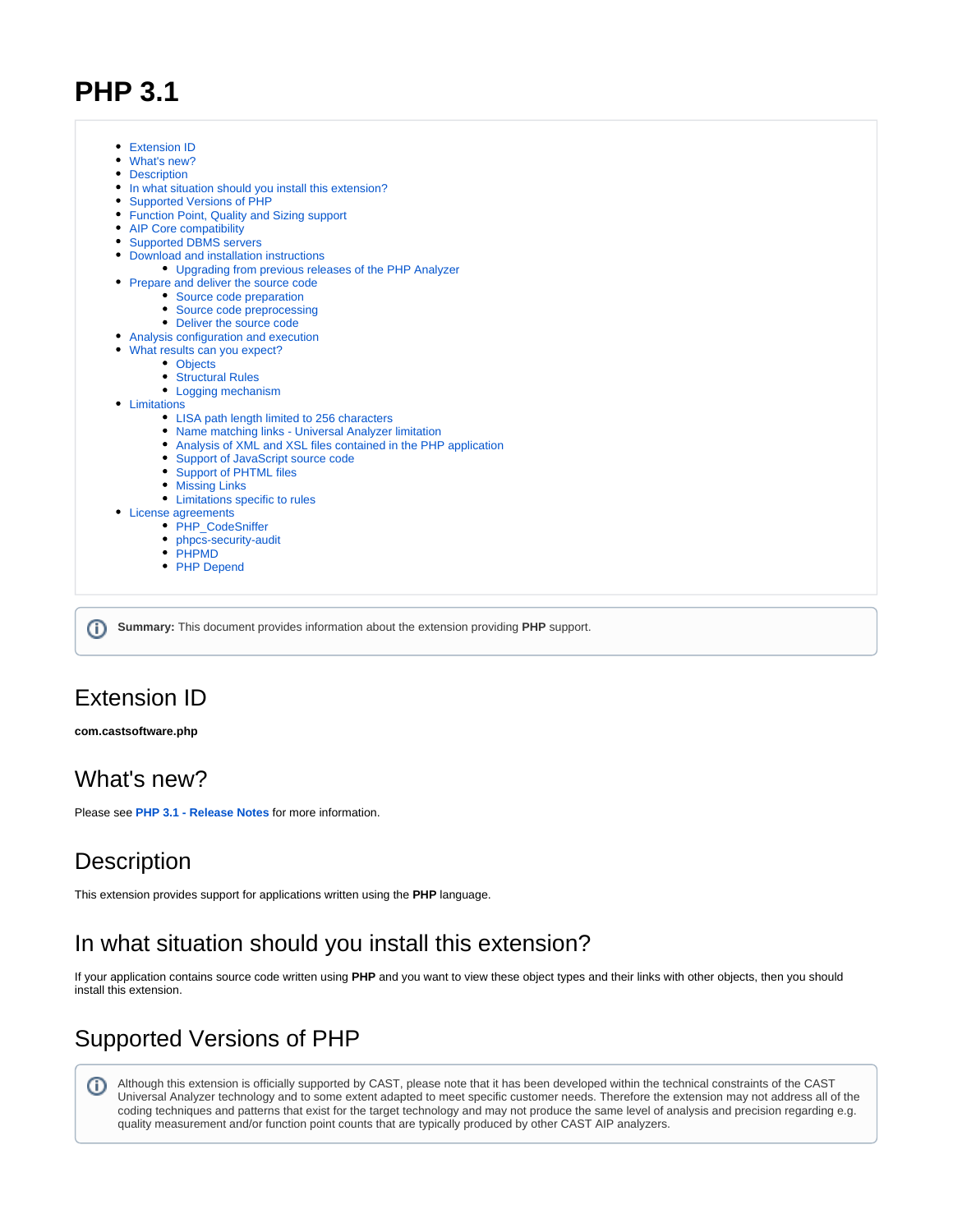

This version of the extension provides support for:

| <b>PHP</b> version | <b>Supported</b> |
|--------------------|------------------|
| 5.x                | $\bm{J}$         |

# <span id="page-1-0"></span>Function Point, Quality and Sizing support

This extension provides the following support:

**Function Points (transactions)**: a green tick indicates that OMG Function Point counting and Transaction Risk Index are supported **Quality and Sizing**: a green tick indicates that CAST can measure size and that a minimum set of Quality Rules exist

| <b>Function Points</b><br>(transactions) | $\bm{v}$                   |
|------------------------------------------|----------------------------|
| <b>Quality and Sizing</b>                | $\left( \mathbf{v}\right)$ |

# <span id="page-1-1"></span>AIP Core compatibility

This extension is compatible with:

| <b>AIP Core release</b> | Supported? |  |
|-------------------------|------------|--|
| 8.3.x                   | $\bm{J}$   |  |

# <span id="page-1-2"></span>Supported DBMS servers

| <b>DBMS</b>      | Supported?    |  |
|------------------|---------------|--|
| CSS / PostgreSQL | $\bm{\sigma}$ |  |

# <span id="page-1-3"></span>Download and installation instructions

The extension will be automatically downloaded and installed in AIP Console when you deliver PHP code. You can also **manually install** the extension using the **[Application - Extensions](https://doc.castsoftware.com/display/AIPCONSOLE/Application+-+Extensions)** interface. When installed, follow the instructions below to run a new analysis/snapshot to generate new results:

- **[Advanced onboarding run and validate the initial analysis](https://doc.castsoftware.com/display/DASHBOARDS/Advanced+onboarding+-+run+and+validate+the+initial+analysis)**
- **[Advanced onboarding snapshot generation and validation](https://doc.castsoftware.com/display/DASHBOARDS/Advanced+onboarding+-+snapshot+generation+and+validation)**

Once the extension is downloaded and installed, you can now package your source code and run an analysis. The process of preparing and delivering your source code is described below.

## <span id="page-1-4"></span>Upgrading from previous releases of the PHP Analyzer

Previous releases of the PHP Analyzer required that **an instance of PHP** was installed on the AIP Node (i.e. the machine on which the analysis is run). This requirement has been removed in **3.1.0.** The PHP Analyzer now uses an instance of PHP embedded within the extension. Therefore, please note the following:

- If you have already installed **a previous version** of the PHP Analyzer on your AIP Node and already have a functioning PHP install from that extension, please ensure that you **uninstall PHP** before proceeding with the instructions below. To remove the PHP installation provided with the PHP Analyzer:
	- **delete the folder** into which it was installed (by default this is usually set to **C:\php**).
	- **delete** the system environment variable **PHP\_HOME**
- Please check that you **do not** have an existing third party (i.e. not provided by CAST) installation of PHP on this machine. If a third party installation of PHP already exists, please follow the PHP uninstall procedure for the install method that was used, before starting an analysis. Third party PHP installations are **not compatible** with the PHP extension.

# <span id="page-1-6"></span><span id="page-1-5"></span>Prepare and deliver the source code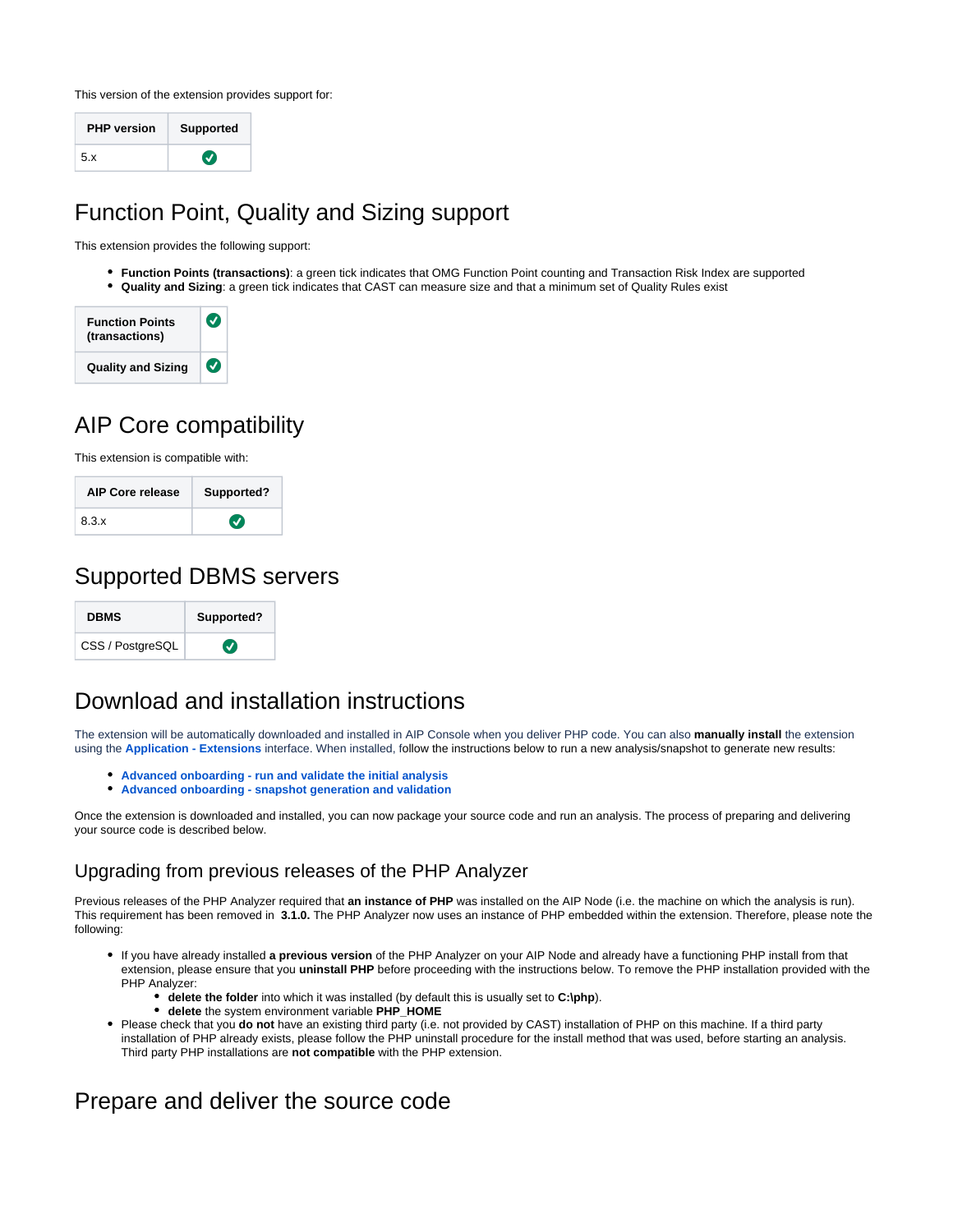### Source code preparation

- Only files with following extensions will be analyzed **\*.php; \*.php4; \*.php5; \*.php6; \*.inc; \*.phtml.** The **\*.yml** and **\*.yaml** extensions are also supported for Symfony framework.
- The analysis of **XML** and **XSL** files contained in the PHP application is not supported.
- The analysis of any **HTML** and **JavaScript** source code delivered with the PHP code is managed by the HTML and JavaScript extension / .NET analyzer, to be configured in addition to the PHP analysis.

### <span id="page-2-0"></span>Source code preprocessing

PHP source code needs to be preprocessed so that CAST can understand it and analyze it correctly. This code preprocessing is **actioned automatically** when an analysis is launched or a snapshot is generated (the code is preprocessed before the analysis starts). In other words you only need to package, deliver and launch an analysis/generate a snapshot for the preprocessing to be completed. The PHP Preprocessor log file is stored in the following location:





#### **Short tags**

PHP short tags <? and <?= in the delivered source code cannot be handled as is, therefor the analyzer will automatically convert them to <? php tags with an added comment, for example: **<?=\$string?>** will be transformed into <**?php /\*php short tag\*/echo \$string>**.

### <span id="page-2-1"></span>Deliver the source code

#### **Using AIP Console**

- **[Advanced onboarding add a new version and deliver source code](https://doc.castsoftware.com/display/DASHBOARDS/Advanced+onboarding+-+add+a+new+version+and+deliver+source+code)**
- **[Advanced onboarding validate and accept the version](https://doc.castsoftware.com/display/DASHBOARDS/Advanced+onboarding+-+validate+and+accept+the+version)**

#### **Using CAST Management Studio**

Create a new **Version** - the **Delivery Manager Tool** will open. Then create a new **Package** for your source code using the **Files on your file system** option and choose the location of your source code:

Click to enlarge

| TES - Team Enundation Server                     |  |
|--------------------------------------------------|--|
| a Select a vendor specific repository            |  |
| Oracle Forms and Reports                         |  |
| Mainframe                                        |  |
| <b>Business Objects</b>                          |  |
| SAP                                              |  |
| Generic extraction                               |  |
| a Others                                         |  |
| Files on your file system                        |  |
| Automated extraction of required jar files       |  |
| Automated extraction of required .NET assemblies |  |
| Definition of selection                          |  |
| Select a source code location                    |  |
| Ш                                                |  |
|                                                  |  |
|                                                  |  |

Run the **Package action** and check the **packaging results** before delivering the source code and accepting the version in CAST Management Studio.

# <span id="page-2-2"></span>Analysis configuration and execution

#### **Using AIP Console**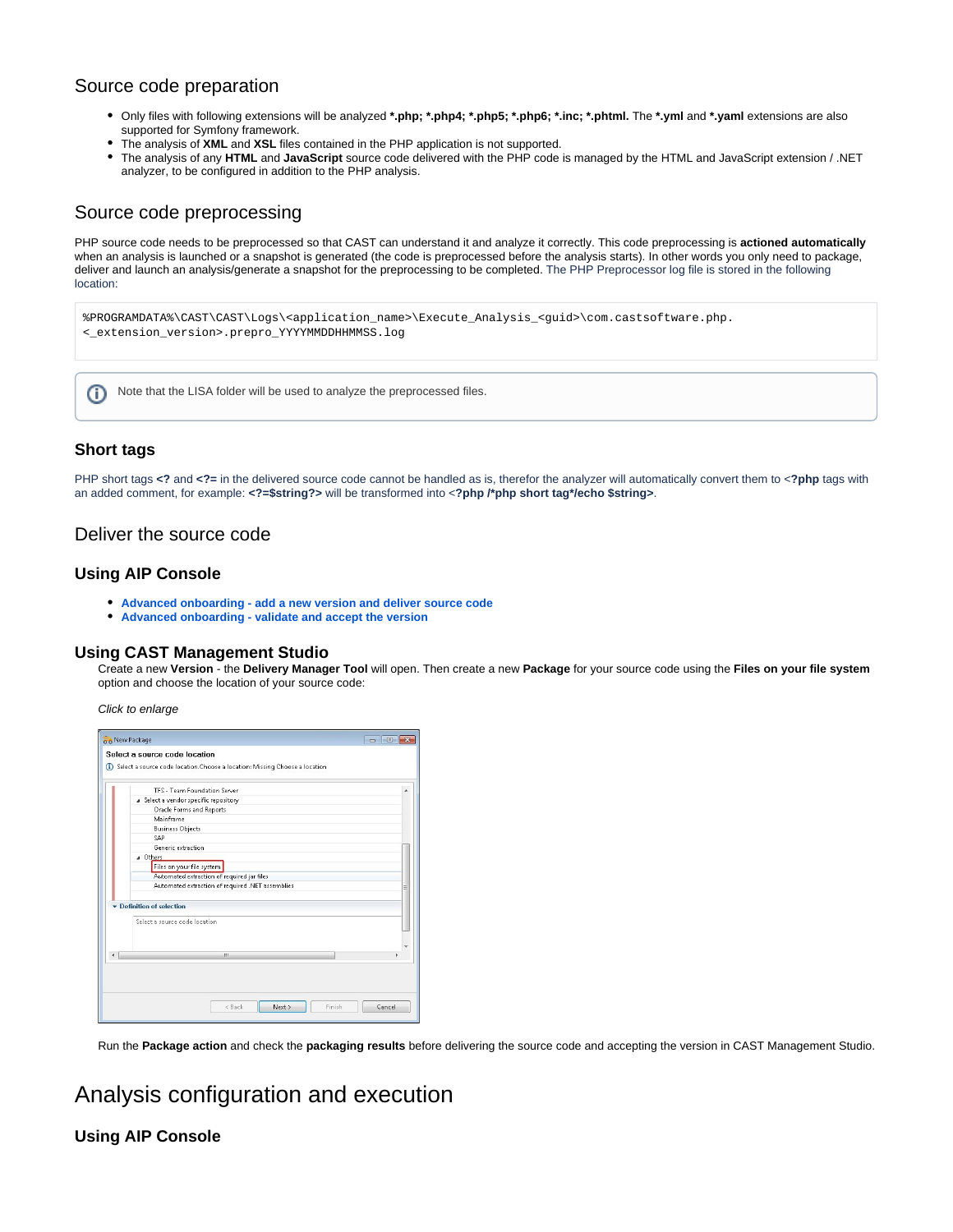There are **no analysis/technology configuration options** available for PHP, however you should check that at least one PHP analysis unit ⊙ has been created as shown below.

AIP Console exposes the technology configuration options once a version has been **[accepted/imported](https://doc.castsoftware.com/display/DASHBOARDS/Advanced+onboarding+-+validate+and+accept+the+version)**, or an **[analysis has been run](https://doc.castsoftware.com/display/DASHBOARDS/Advanced+onboarding+-+run+and+validate+the+initial+analysis)**. Click **Universal Technology (3)** in the **[Config](https://doc.castsoftware.com/display/AIPCONSOLE/Application+-+Config) (1)** > **[Analysis](https://doc.castsoftware.com/display/AIPCONSOLE/Application+-+Config+-+Analysis) (2)** tab to display the available options for your PHP source code:

| o                         | CAST AIP CONSOLE<br>PHP $\rightarrow$                                           |
|---------------------------|---------------------------------------------------------------------------------|
| $\bf{O}$                  | <b>ARCHITECTURE</b><br>Q ANALYSIS<br><b><i>SS MODULES</i></b><br>$\overline{2}$ |
| Overview<br>P<br>Versions | <b>TECHNOLOGIES</b>                                                             |
| Extensions                | ±<br>Universal Technology <sup>3</sup>                                          |
| Config                    |                                                                                 |

Then choose the relevant **Analysis Unit (1)** to view the configuration:

| $\Omega$                        | CAST AIP CONSOLE |                                                    | $PHP -$                 |                       |                | $\mathbb{H}$ $\mathbb{A}$ $\mathbb{A}^5$ | admin $\blacktriangledown$ |
|---------------------------------|------------------|----------------------------------------------------|-------------------------|-----------------------|----------------|------------------------------------------|----------------------------|
| $\odot$                         | Q ANALYSIS       | <b>SS MODULES</b>                                  | <b>ESP ARCHITECTURE</b> | A ENHANCEMENT MEASURE |                | $\ominus$ ASSESSMENT MODEL               | 국 ADVANCED                 |
| Overview<br>y<br>Versions<br>5. | $\check{ }$      | Technologies / Universal<br>Dependencies           |                         |                       |                |                                          |                            |
| Extensions<br>හි                | ANALYSIS UNITS   | Search                                             | Q                       |                       |                |                                          | $+$ ADD                    |
| Config<br>$\mathbb{S}$          | ∸                | AUTO-UA-SQL                                        |                         |                       |                |                                          |                            |
| Transactions<br>$f_x$           | ᅶ                | HTML5<br>deployment:PHP/main_sources               |                         |                       |                |                                          |                            |
| Function<br>Points<br>E         | ᆂ                | main_sources_PHP<br>deployment:PHP/main_sources    | D                       |                       |                |                                          |                            |
| Security<br>Dataflow            | ᆂ                | main_sources_SHELL<br>deployment:PHP/main_sources/ |                         |                       |                |                                          |                            |
| ⊙<br>Snapshots                  |                  |                                                    |                         |                       | Rows per page: | $10 - 7$<br>$1 - 4 of 4$                 | →<br>$\leftarrow$          |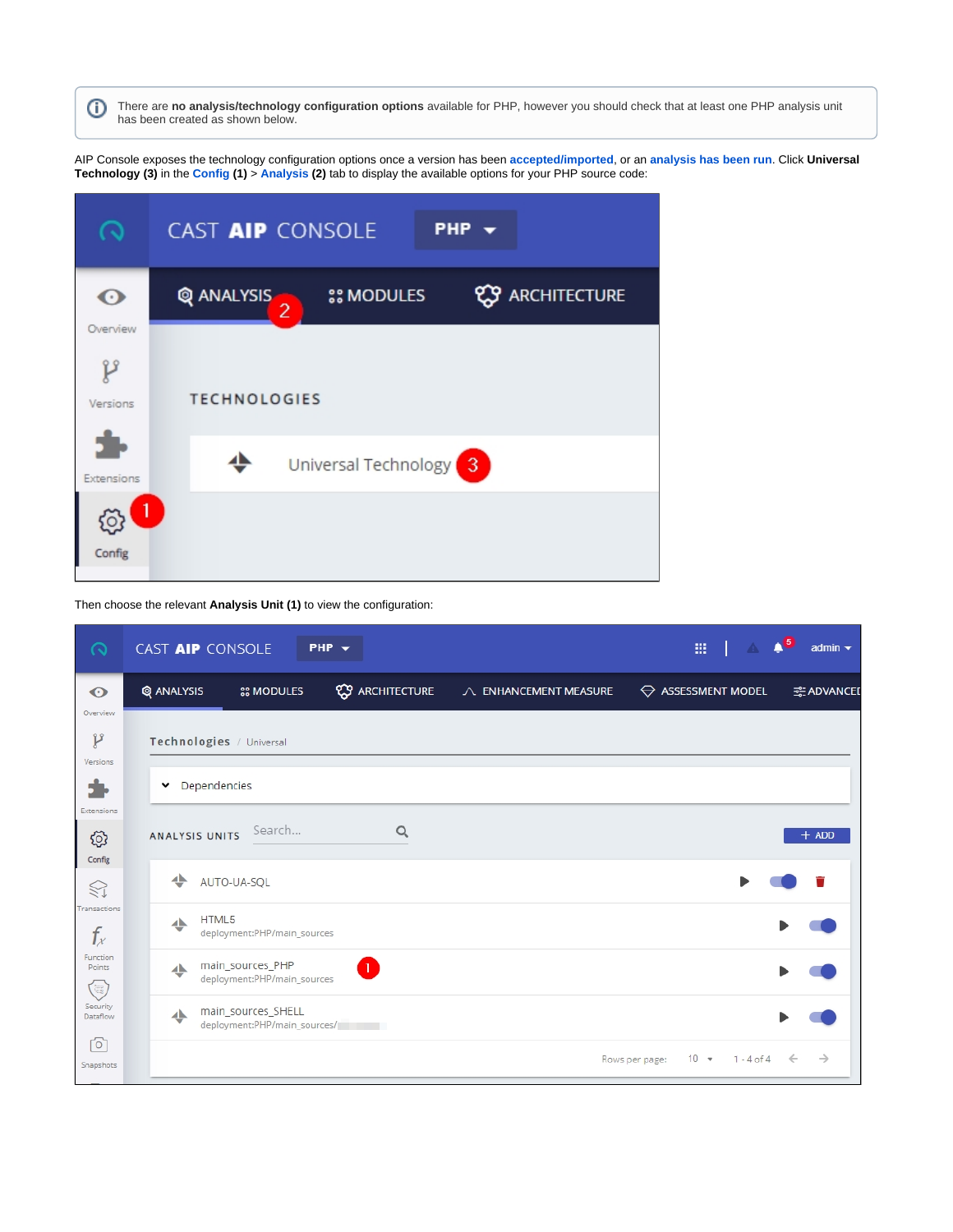| $\Omega$                  | CAST AIP CONSOLE<br>PHP $\rightarrow$                      |                         |                       |          | $\mathbb{H}$ $\mathbb{A}$ $\mathbb{A}^6$ | admi            |
|---------------------------|------------------------------------------------------------|-------------------------|-----------------------|----------|------------------------------------------|-----------------|
| $\odot$                   | <b>Q</b> ANALYSIS<br><b><i>SS MODULES</i></b>              | <b>ESP ARCHITECTURE</b> | A ENHANCEMENT MEASURE |          | ASSESSMENT MODEL                         | 국 ADVA          |
| Overview<br>p             | Technologies / Universal / Analysis Unit: main_sources_PHP |                         |                       |          |                                          |                 |
| Versions                  | <b>Main Attributes</b><br>$\hat{\phantom{a}}$              |                         |                       |          |                                          |                 |
| Extensions                | Project path                                               |                         |                       |          |                                          |                 |
| හි<br>Config              | deployment:PHP/main_sources                                |                         |                       |          |                                          |                 |
| ≋<br>ransactions          | Add languages                                              |                         |                       |          |                                          | $+ADD$          |
| $f_x$                     | Language $\downarrow$                                      |                         |                       |          |                                          |                 |
| Function<br>Points        | PHP                                                        |                         |                       |          |                                          | î               |
| 電<br>Security<br>Dataflow |                                                            |                         | Rows per page:        | $10 - 7$ | $1 - 1$ of $1 \leq$                      | $\rightarrow$   |
| ٢o٦<br>Snapshots          | Files to Analyze                                           |                         |                       |          |                                          |                 |
| È                         |                                                            |                         |                       |          |                                          |                 |
| Logs                      | Source files                                               |                         |                       |          |                                          |                 |
|                           | Path $\downarrow$                                          |                         |                       |          | Type                                     |                 |
|                           | deployment:PHP/main_sources                                |                         |                       |          |                                          | Included folder |
|                           |                                                            |                         | Rows per page:        |          | $10 * 1 - 1 of 1 \leftarrow$             | $\rightarrow$   |

## **Using CAST Management Studio**

⊙ There are **no analysis/technology configuration options** available for PHP, however you should check that at least one PHP analysis unit has been created as shown below.

In the **Current Version** tab (1) select the **deployed package** (2) and ensure that at least one **Analysis Unit** (3) has been created for your PHP source code: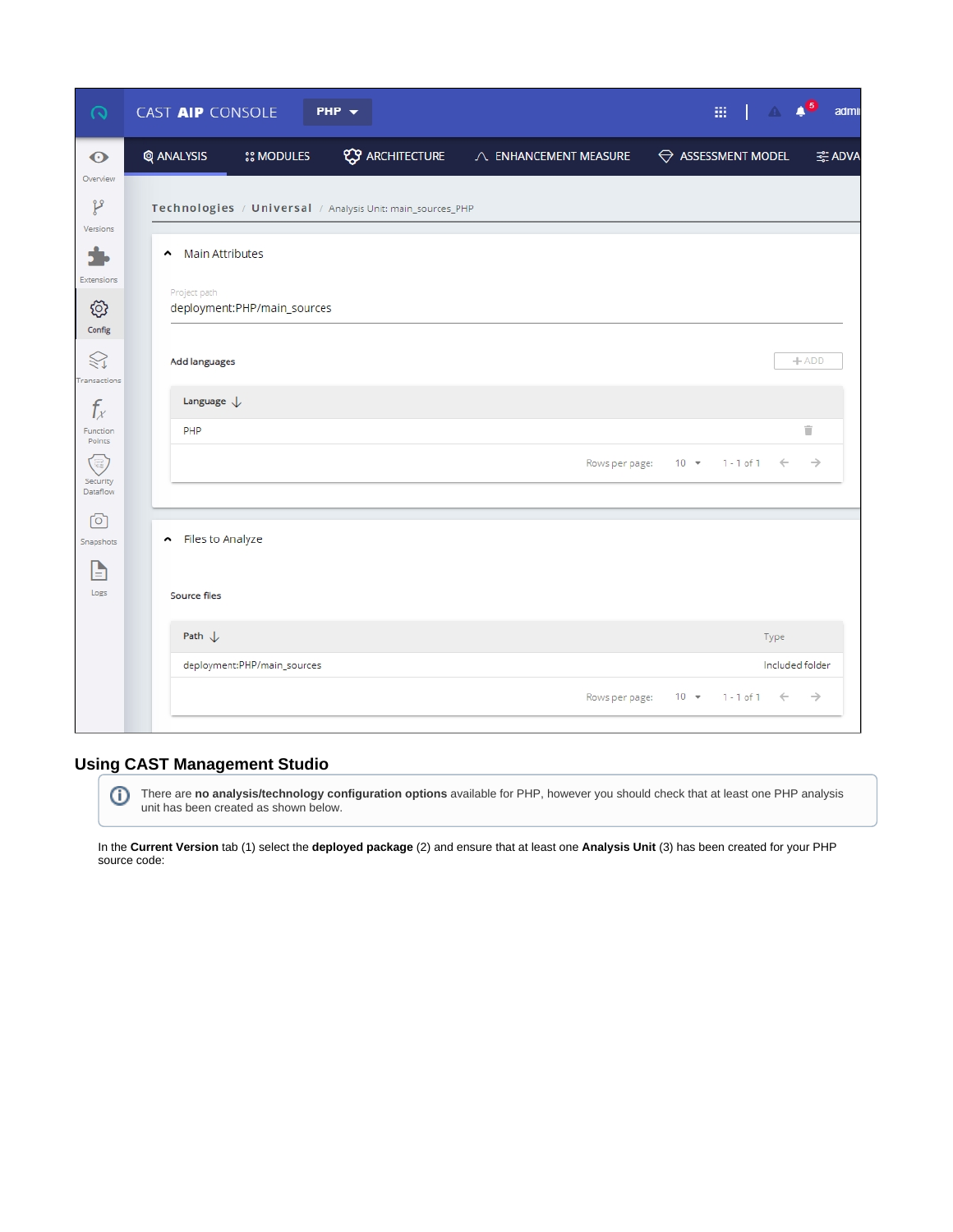|                                                                                                       | This section lists the current veston of the Application's source code and all the packages that have been deployed for analysis.                                               |                           |                 |                                                |
|-------------------------------------------------------------------------------------------------------|---------------------------------------------------------------------------------------------------------------------------------------------------------------------------------|---------------------------|-----------------|------------------------------------------------|
| Version-2021-08-02T12-53-30                                                                           |                                                                                                                                                                                 |                           |                 |                                                |
| <b>Deployed Packages</b>                                                                              |                                                                                                                                                                                 |                           |                 |                                                |
| Type                                                                                                  | Package name                                                                                                                                                                    |                           | Deployment Path |                                                |
| 2<br>File System Package                                                                              | main_sources                                                                                                                                                                    |                           |                 | C:\CAST\CONSOLE_125\data\AipNode\deploy\PHP\ma |
|                                                                                                       |                                                                                                                                                                                 |                           |                 |                                                |
| Lists the Analysis Units for the Package selected above.                                              |                                                                                                                                                                                 |                           |                 |                                                |
| A Analysis units 3 / X /                                                                              |                                                                                                                                                                                 |                           |                 |                                                |
| Name                                                                                                  | Project Path                                                                                                                                                                    | Analyze                   |                 | <b>Last Execution Status</b>                   |
| AUTO-UA-SOL                                                                                           | <b>User defined</b>                                                                                                                                                             | $\blacktriangledown$ true | c               |                                                |
| $\mathbb{S}$ HTML5                                                                                    | C:\CAST\CONSOLE_125\data\Aip Y true                                                                                                                                             |                           | ¢               |                                                |
| main_sources_PHP                                                                                      | C:\CAST\CONSOLE_125\data\Aip V true                                                                                                                                             |                           | Ż               |                                                |
| main_sources_SHELL                                                                                    | C:\CAST\CONSOLE_125\data\Aip Y true                                                                                                                                             |                           | e,              |                                                |
| S main_sources_PHP &                                                                                  | Displays the location of the selected Package's source code in the Source Code Deployment Folder.<br>Deployment folder C:\CAST\CONSOLE_125\data\AipNode\deploy\PHP\main_sources |                           |                 |                                                |
|                                                                                                       |                                                                                                                                                                                 |                           |                 |                                                |
| Name main_sources_PHP<br>Analysis Unit description                                                    |                                                                                                                                                                                 |                           |                 | ど                                              |
| Source Settings<br>Production   Execute                                                               |                                                                                                                                                                                 |                           |                 |                                                |
|                                                                                                       | ◆ Project Path C:\CAST\CONSOLE_125\data\AipNode\deploy\PHP\main_sources                                                                                                         |                           |                 |                                                |
| ♦ Universal language                                                                                  |                                                                                                                                                                                 |                           |                 |                                                |
| Description                                                                                           |                                                                                                                                                                                 |                           |                 |                                                |
| HTML5/Javascript                                                                                      |                                                                                                                                                                                 |                           |                 |                                                |
| $\vee$ PHP                                                                                            |                                                                                                                                                                                 |                           |                 |                                                |
| Shell Scripts                                                                                         |                                                                                                                                                                                 |                           |                 |                                                |
| $\Box$ SQL                                                                                            |                                                                                                                                                                                 |                           |                 |                                                |
|                                                                                                       |                                                                                                                                                                                 |                           |                 |                                                |
| $\leftrightarrow$ Sources $\Box$ $\Box$ $\Box$ $\mathscr{S} \times \mathscr{L}$ $\mathscr{S}$<br>Path |                                                                                                                                                                                 |                           |                 |                                                |

# <span id="page-5-0"></span>What results can you expect?

<span id="page-5-1"></span>Objects

# **PHP Objects**

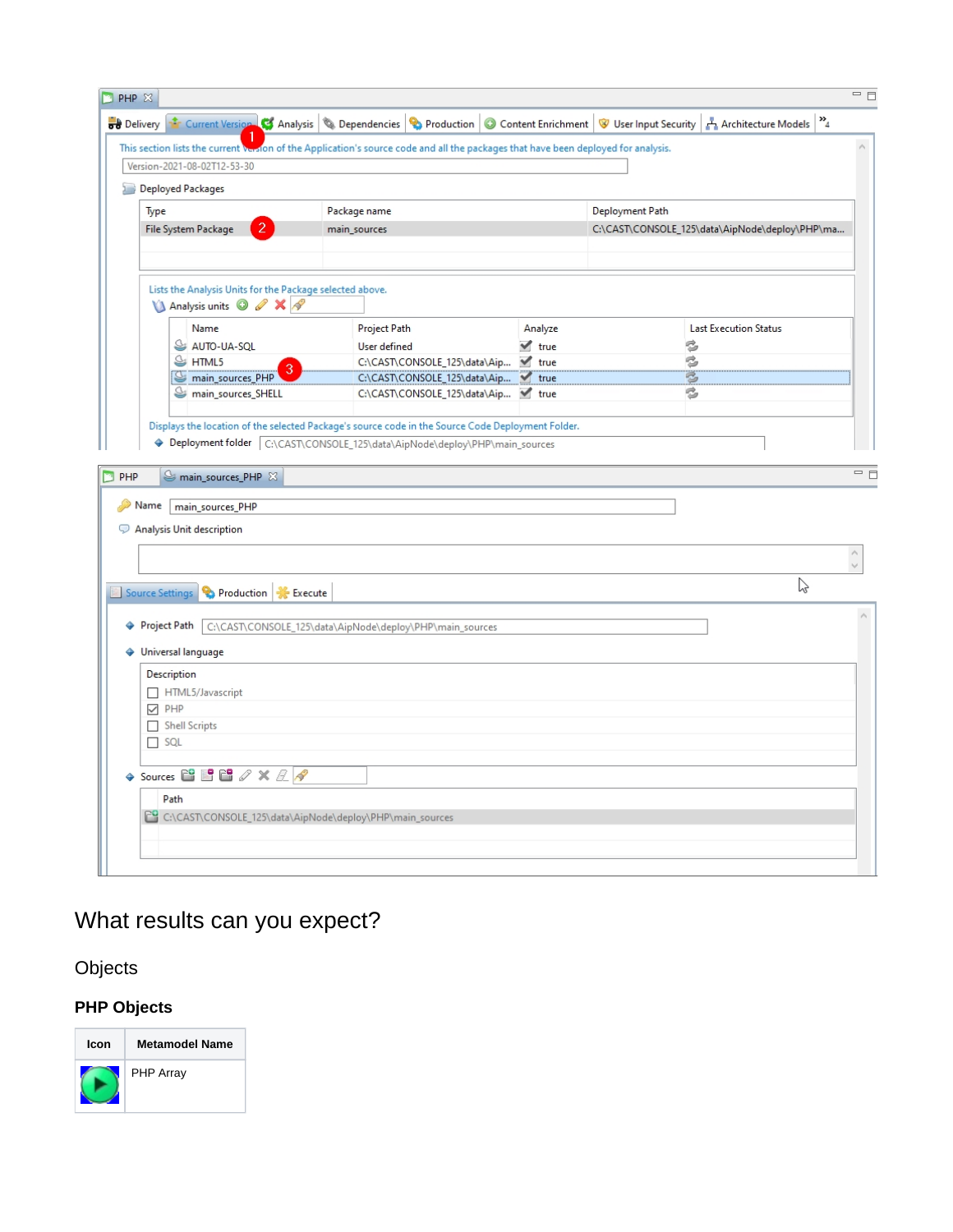

## **Symfony Framework objects**



In CAST Enlighten, all Symfony objects will appear under their respective folders as shown below :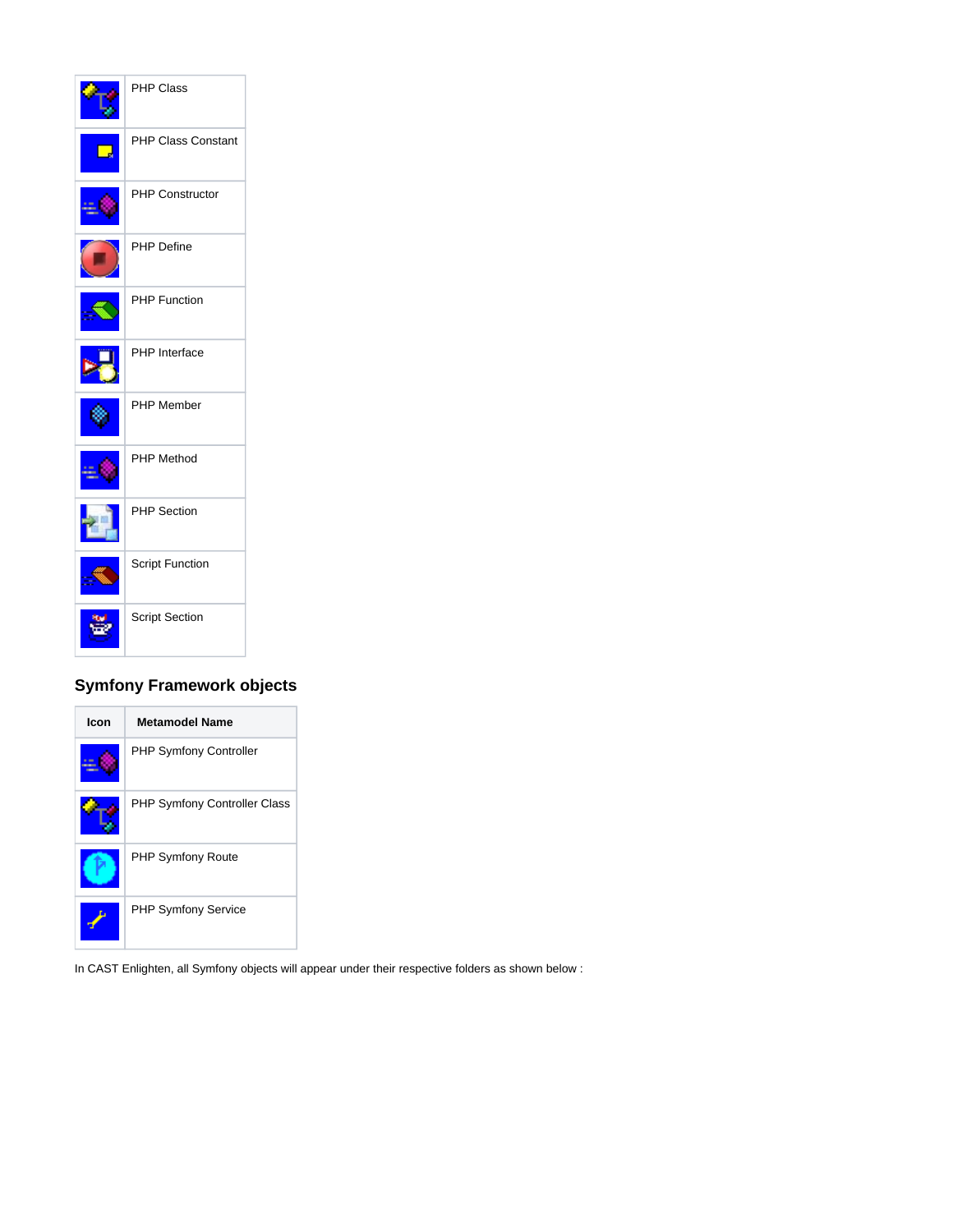#### **PHP Symfony Controller Class**

- **Supported scenario**: If the Class name ends with Controller, we will create PHP Symfony Controller Class objects
- $\bullet$ **Links**:
	- PHP Symfony Controller Class --- Refer Link ---> PHP Class
- **Limitations**: Alternate syntax where you can give the class name that does not have suffix "Controller" is not supported

#### **PHP Symfony Controller**

- **Supported scenario**: If the method or function ends with suffix "Action", then PHP Symfony Controller Object will be created
- **Links**:
	- PHP Symfony Controller --- Refer Link ---> PHP Symfony Route
	- PHP Symfony Controller --- Refer Link ---> PHP Method\Function

#### **PHP Symfony Route**

- **Supported scenario**:
	- If a route has been declared in the yml file, a route object will be created
	- If a route has been declared in PHP file an annotation route object will be created as follows:
		- Default naming convention for route annotation when declared without name above class "<classname>\_Class\_Annotation\_<number>"
		- Default naming convention for route annotation when declared without name above method "<methodname>\_Method\_Annotation\_<number>"
- **Links**:
	- PHP Symfony Route --- Call Link ---> PHP Symfony Controller

#### **PHP Symfony Service**

- **Supported scenario**: If a service has been declared in the yml configuration files, PHP Symfony Service Object will be created
- **Links**:
	- PHP Symfony Service --- Call Link ---> PHP Method
	- PHP Symfony Service --- Call Link ---> PHP Property
	- PHP Symfony Service --- Call Link ---> PHP Class constructor
- **Limitation**: Inheritance is not supported while determining property setter or constructor injection they need to be defined in the same class which is being referred to in the service

### <span id="page-7-0"></span>Structural Rules

The following structural rules are provided:

| 3.1.1-funcrel | https://technologies.castsoftware.com/rules?sec=srs_php&ref=[13.1.1-funcrel] |
|---------------|------------------------------------------------------------------------------|
| 3.1.0-beta1   | https://technologies.castsoftware.com/rules?sec=srs_php&ref=  3.1.0-beta1    |

You can also find a global list here:

[https://technologies.castsoftware.com/rules?sec=t\\_1017000&ref=||](https://technologies.castsoftware.com/rules?sec=t_1017000&ref=||)

### <span id="page-7-1"></span>Logging mechanism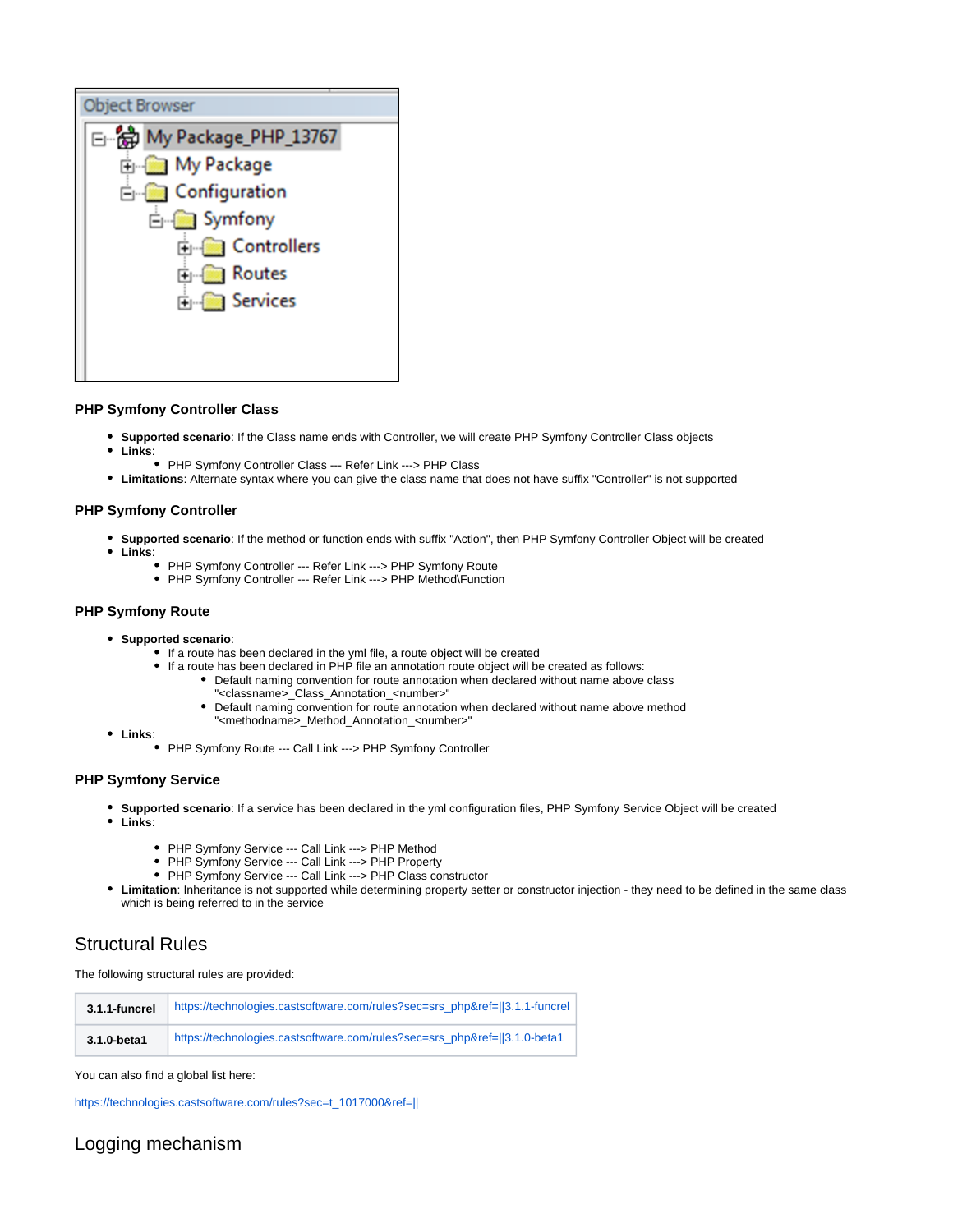#### **Analysis log files**

Analysis logs are stored in the default locations.

#### **PHP Preprocessor**

PHP Preprocessor log file name (the preprocessor is launched automatically during an analysis) would be in format com.castsoftware.php. prepro\_<ExtensionVersion>\_<YYYYMMDDHHMMSS>.log

### **PHP Plugin**

PHP Plugin, which uses PHP CodeSniffer, PDepend, PMD, log file name (the PHP Plugin is launched automatically during an analysis) would be of format com.castsoftware.php.plugin\_<ExtensionVersion>\_<YYYYMMDDHHMMSS>.log.

### **Errors and Warnings**

The PHP configuration included in the extension uses external plugins. During the analysis, the Universal Analyzer or the plugin can throw errors or warnings. The table below list the most significant errors/warnings and lists a suggested remediation action:

| Tool         | <b>Error or Warning</b>            | Action                                                                                     |
|--------------|------------------------------------|--------------------------------------------------------------------------------------------|
| Analyzer &   | UA Plugin: No property () found in | No action required. The analyzer is telling you that not all the properties are considered |
| Code Sniffer | meta model for php                 | to be injected into the Analysis Service.                                                  |

# <span id="page-8-1"></span><span id="page-8-0"></span>Limitations LISA path length limited to 256 characters

If the LISA (Large Intermediate Storage Area) path for a specific file exceeds 256 characters, violation calculation for this file will fail with message "<filepath> does not exist". This warning will appear in com.castsoftware.plugin\*.log file. This is a limitation of PHP itself and not the PHP extension. To remediate this issue reduce path to the LISA folder where possible.

### <span id="page-8-2"></span>Name matching links - Universal Analyzer limitation

Due to a limitation in the Universal Analyzer (the "engine" used for PHP analyses), links will be created from any name to any matching name. At a minimum the following rule may be impacted and give erroneous results:

| 1007004 | Avoid Methods and Functions with High Fan-In (PHP)                        |
|---------|---------------------------------------------------------------------------|
| 1007006 | Avoid Methods and Functions with High Fan-Out (PHP)                       |
| 1007008 | Avoid JavaScript Functions with High Fan-In (PHP)                         |
| 1007010 | Avoid JavaScript Functions with High Fan-Out (PHP)                        |
| 1007168 | Avoid using function or method return value that do not have return (PHP) |
| 1007170 | Avoid function return value ignored (PHP)                                 |

## <span id="page-8-3"></span>Analysis of XML and XSL files contained in the PHP application

The analysis of XML and XSL files contained in the PHP application is not supported. Any links between these files and any other file in the application will not be detected. This will impact the results of all the Quality Rules using these files.

## <span id="page-8-4"></span>Support of JavaScript source code

The PHP extension does not support JavaScript and as such, any JavaScript source code located in PHP or JavaScript files will not be analyzed. CAST recommends using the [HTML5 and JavaScript](https://doc.castsoftware.com/display/TECHNOS/HTML5+and+JavaScript) extension to analyze JavaScript files in the source code.

## <span id="page-8-5"></span>Support of PHTML files

PHTML files are supported with some limitations. If the files contain calls to functions or methods defined in other files and these other files are not specifically included, then these links will be lost.

### <span id="page-8-6"></span>Missing Links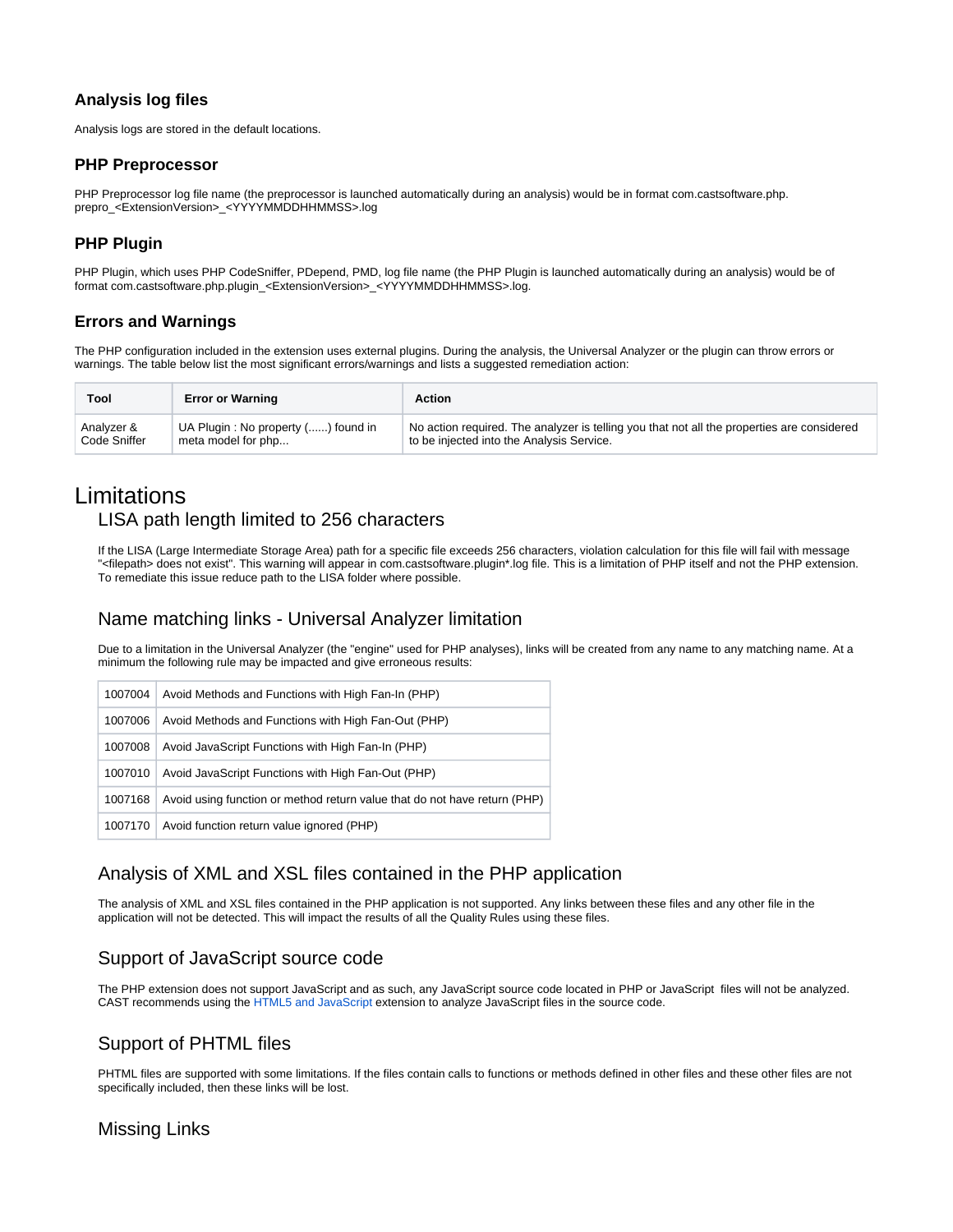If a php class has members declared on the same line, only the first member will be detected. For example:

```
class Test {
public $first, $second, $third;
}
```
After analysis only object for "first" will be created.

### <span id="page-9-0"></span>Limitations specific to rules

#### **Avoid artifacts having recursive calls**

"Avoid artifacts having recursive calls" (7388 - a standard CAST rule) - in some cases, a false positive may be detected: a call to a parent function can be detected as a recursive call

Note that an equivalent rule specific to the PHP extension (**Avoid artifacts having recursive calls (PHP) - 1007242**) was added in PHP O) 1.2.0. This replacement rule now produces accurate results and the results of 7388 should be ignored.

#### **Avoid using break or continue statements in loops with high cyclomatic complexity**

"Avoid using break or continue statements in loops with high cyclomatic complexity" (1007176) - if the break statement is located in JavaScript functions, no violations will be detected. JavaScript source code located in .PHP or JavaScript files is not analyzed (see limitation listed above).

#### **Avoid unreferenced PHP Files**

The rule "Avoid unreferenced PHP Files" (1007052) will return a false positive violation when a PHP file is referenced **only** from other technologies, for example from only within html/javascript source code.

# <span id="page-9-1"></span>License agreements

<span id="page-9-2"></span>The PHP extension uses several third-party tools. The Licence Agreements for these tools are listed below:

### PHP\_CodeSniffer

More information about this tool is available here: [http://pear.php.net/package/PHP\\_CodeSniffer](http://pear.php.net/package/PHP_CodeSniffer)

#### **Version**

CAST ships version **2.5.0** of the PHP\_CodeSniffer.

#### **License**

The licence agreement for the PHP\_CodeSniffer tool is available here:

<https://opensource.org/licenses/BSD-2-Clause>

and is detailed below:

Copyright (c) 2012, Squiz Pty Ltd (ABN 77 084 670 600) All rights reserved.

Redistribution and use in source and binary forms, with or without modification, are permitted provided that the following conditions are met:

- Redistributions of source code must retain the above copyright notice, this list of conditions and the following disclaimer.
- Redistributions in binary form must reproduce the above copyright notice, this list of conditions and the following disclaimer in the documentation and/or other materials provided with the distribution.
- Neither the name of Squiz Pty Ltd nor the names of its contributors may be used to endorse or promote products derived from this software without specific prior written permission.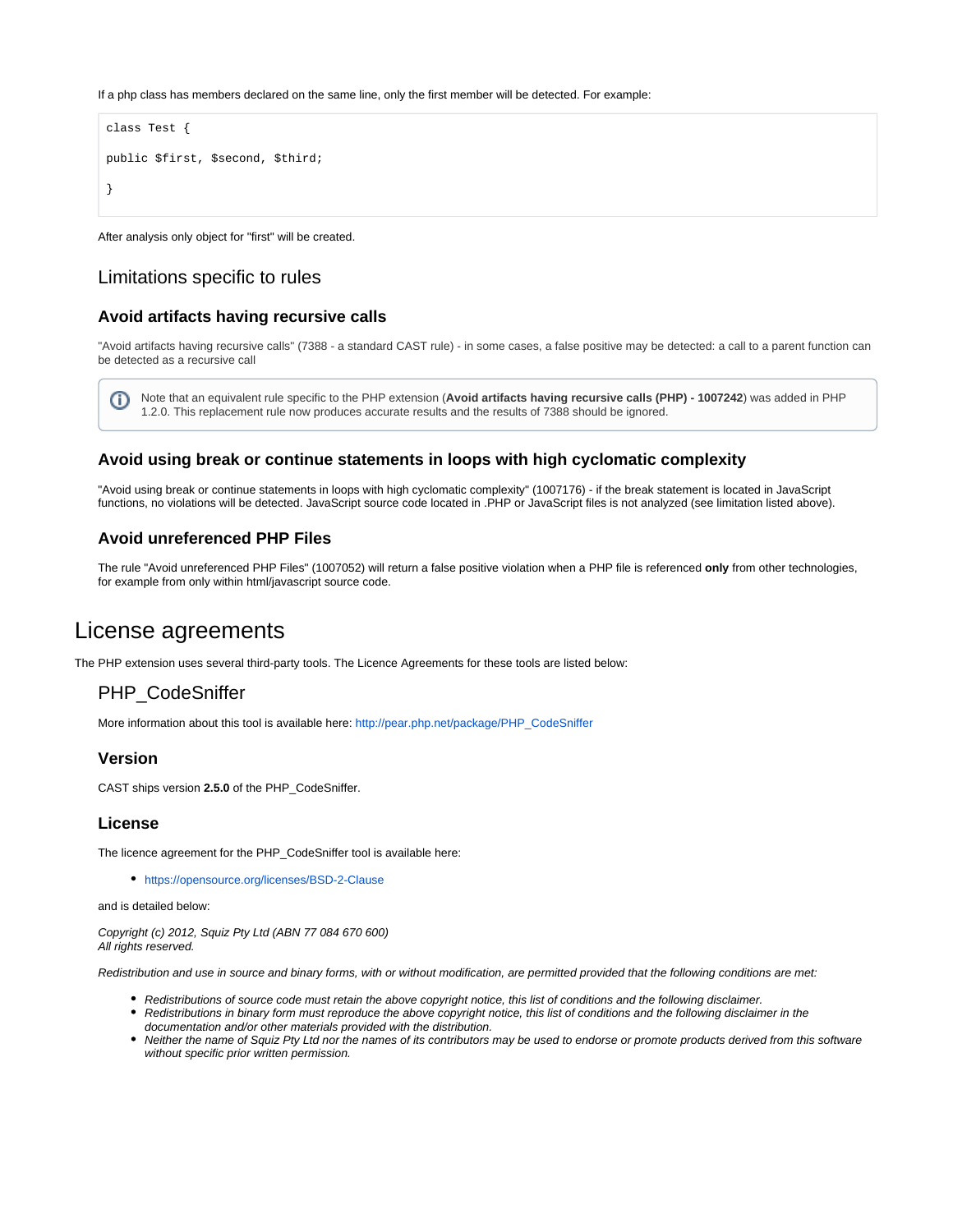THIS SOFTWARE IS PROVIDED BY THE COPYRIGHT HOLDERS AND CONTRIBUTORS "AS IS" AND ANY EXPRESS OR IMPLIED WARRANTIES, INCLUDING, BUT NOT LIMITED TO, THE IMPLIED WARRANTIES OF MERCHANTABILITY AND FITNESS FOR A PARTICULAR PURPOSE ARE DISCLAIMED. IN NO EVENT SHALL THE COPYRIGHT OWNER OR CONTRIBUTORS BE LIABLE FOR ANY DIRECT, INDIRECT, INCIDENTAL, SPECIAL, EXEMPLARY, OR CONSEQUENTIAL DAMAGES (INCLUDING, BUT NOT LIMITED TO, PROCUREMENT OF SUBSTITUTE GOODS OR SERVICES; LOSS OF USE, DATA, OR PROFITS; OR BUSINESS INTERRUPTION) HOWEVER CAUSED AND ON ANY THEORY OF LIABILITY, WHETHER IN CONTRACT, STRICT LIABILITY, OR TORT (INCLUDING NEGLIGENCE OR OTHERWISE) ARISING IN ANY WAY OUT OF THE USE OF THIS SOFTWARE, EVEN IF ADVISED OF THE POSSIBILITY OF SUCH DAMAGE.

#### **Quality Rules calculated by the PHP\_CodeSniffer tool**

| Rule name                                                                            | ID      |
|--------------------------------------------------------------------------------------|---------|
| Avoid artifacts using "for" loops which can be simplified to a "while" loop (PHP)    | 1007022 |
| Avoid incrementer jumbling in loops (PHP)                                            | 1007024 |
| Use identical type operator rather than "equal" operator (PHP)                       | 1007026 |
| Use increment/decrement operators where possible (PHP)                               | 1007028 |
| Avoid using empty statement (PHP)                                                    | 1007030 |
| Avoid empty class definition (PHP)                                                   | 1007032 |
| Avoid classes having excessive number of derived classes(PHP)                        | 1007036 |
| Avoid classes having excessive number of dependencies (PHP)                          | 1007038 |
| Avoid Classes with High Depth of Inheritance Tree (PHP)                              | 1007046 |
| Avoid unnecessary final modifiers inside final Classes (PHP)                         | 1007056 |
| Avoid unused parameters (PHP)                                                        | 1007058 |
| Avoid Class name not matching parent file name (PHP)                                 | 1007080 |
| Use lowercase for control structures in Sections (PHP)                               | 1007084 |
| Use lowercase for control structures in Methods and Functions (PHP)                  | 1007086 |
| Avoid having variable with too short name (PHP)                                      | 1007088 |
| Avoid having variable with too long name (PHP)                                       | 1007090 |
| Avoid "elseif" statements (PHP)                                                      | 1007096 |
| Avoid Functions throwing exceptions and not having a @Throws tag (PHP)               | 1007124 |
| Avoid classes exceeding maximum length (PHP)                                         | 1007126 |
| Avoid methods having too many parameters (PHP)                                       | 1007128 |
| Avoid Methods exceeding maximum length (PHP)                                         | 1007130 |
| Avoid classes with too many fields (PHP)                                             | 1007132 |
| Avoid classes with too many methods (PHP)                                            | 1007134 |
| Avoid classes having a number of public methods and attributes exceeds maximum (PHP) | 1007136 |
| Avoid having unused variables (PHP)                                                  | 1007138 |
| Avoid unused private fields (PHP)                                                    | 1007140 |
| Avoid unused private methods (PHP)                                                   | 1007142 |
| Avoid classes exceeding number of weighted methods (PHP)                             | 1007144 |
| Avoid unconditional "if" and "elseif" statements (PHP)                               | 1007146 |
| Avoid useless overriding Methods (PHP)                                               | 1007148 |
| Avoid unassigned default values in Functions (PHP)                                   | 1007150 |
| Avoid having variables without naming conventions (PHP)                              | 1007212 |
| Avoid having For-loops that use a function call in the test expression (PHP)         | 1007226 |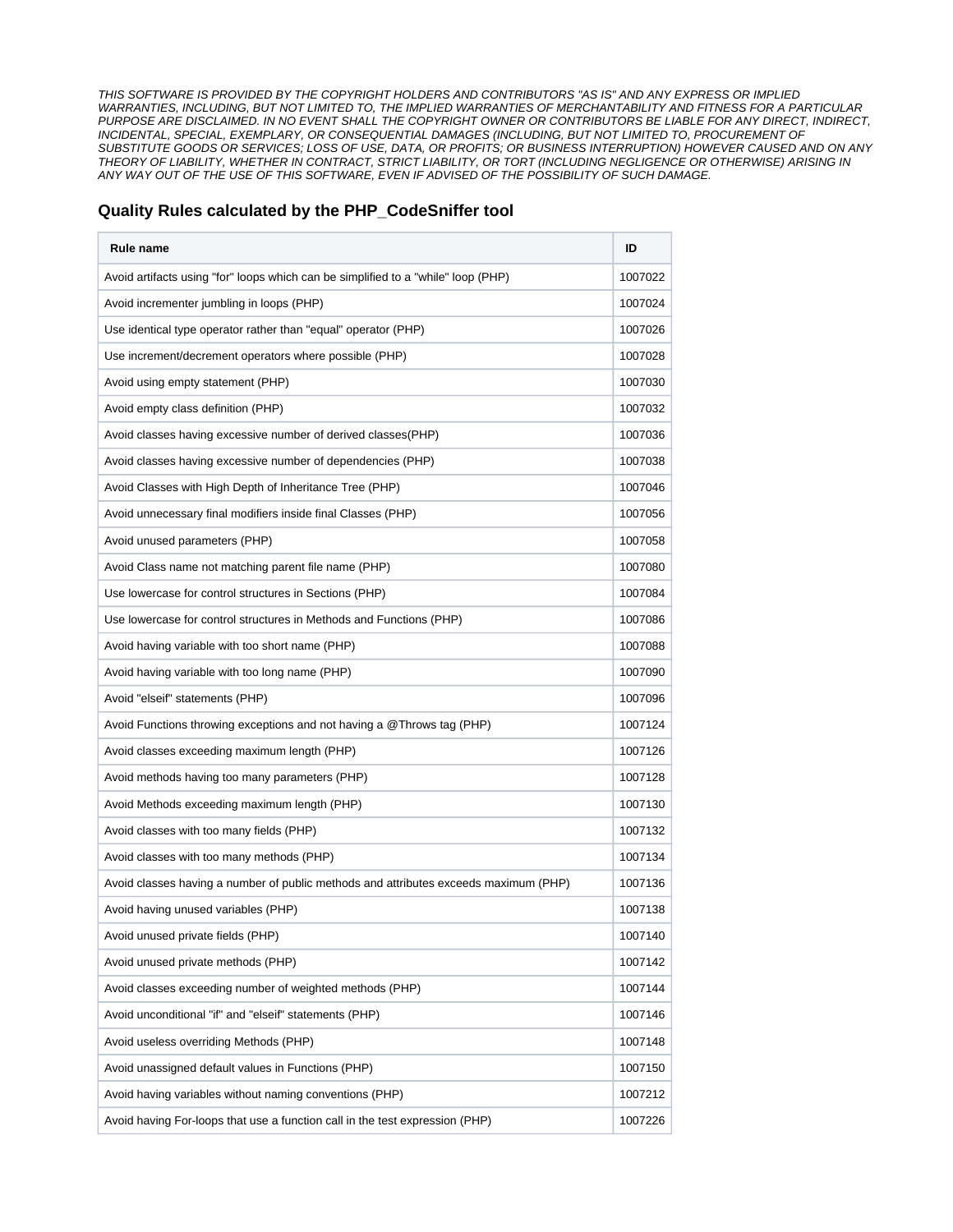| Avoid control structures without proper spacing before and after open\close braces - PSR2 (PHP) | 1007228 |
|-------------------------------------------------------------------------------------------------|---------|
| Avoid Having control structures without proper switch case declarations (PSR2) (PHP)            | 1007230 |
| Avoid having variables passed by reference when calling a function (PHP)                        | 1007232 |
| Avoid having inline control statements (PHP)                                                    | 1007234 |
| Avoid having Class Methods or Constructor without scope modifiers - Symfony STD (PHP)           | 1007236 |
| Avoid having multiple classes defined in a single file - Symfony STD (PHP)                      | 1007238 |
| Avoid artifacts having object instantiation without parenthesis - Symfony STD (PHP)             | 1007240 |
| CWE-311: Use sufficient SSL\TLS context (PHP)                                                   | 1007248 |
| Avoid files that declare both symbols and execute logic with side effects (PHP)                 | 1007254 |

#### **Rules using the PHP\_CodeSniffer framework but implemented by CAST**

| <b>Rule name</b>                                                                        | ID      |
|-----------------------------------------------------------------------------------------|---------|
| Avoid using embedded CSS in Web Pages (PHP)                                             | 1007012 |
| Avoid empty style definition (PHP)                                                      | 1007034 |
| Avoid artifacts with Object Instantiation in loops (PHP)                                | 1007116 |
| CWE-624: Avoid using eval expressions (PHP)                                             | 1007156 |
| Avoid artifacts using exit and die expressions (PHP)                                    | 1007158 |
| Avoid using variable without testing them for initialization (PHP)                      | 1007160 |
| Avoid having constructors with a return value (PHP)                                     | 1007172 |
| Avoid using break or continue statements in loops with high cyclomatic complexity (PHP) | 1007176 |
| Avoid using size functions inside loops (PHP)                                           | 1007184 |
| Avoid direct access to superglobals (PHP)                                               | 1007202 |
| Avoid fetching database rows as array and accessing using subscript (PHP)               | 1007218 |
| Avoid artifacts with Group By sql statement (PHP)                                       | 1007120 |
| Avoid artifacts with "select *" Sql statement (PHP)                                     | 1007220 |
| Avoid artifacts with sql statements referring more than 4 Tables (PHP)                  | 1007118 |

## <span id="page-11-0"></span>phpcs-security-audit

This package integrates with the existing "Pear" code sniffer. This package is used to generate results for certain security related rules. More information about this package is available here: [https://github.com/FloeDesignTechnologies/phpcs-security-audit.](https://github.com/FloeDesignTechnologies/phpcs-security-audit) The licence agreement for this tool is available here: [https://github.com/FloeDesignTechnologies/phpcs-security-audit/blob/master/LICENSE.](https://github.com/FloeDesignTechnologies/phpcs-security-audit/blob/master/LICENSE)

#### **Rules calculated by the phpcs-security-audit tool**

| Rule name                                                                            | ID      |
|--------------------------------------------------------------------------------------|---------|
| CWE-79: Avoid use of raw user input that can expose XSS vulnerability (PHP)          | 1007244 |
| CWE-98: Avoid use of user input that can expose Stream Injection vulnerability (PHP) | 1007246 |
| CWE-624: Avoid preg_replace with /e option (PHP)                                     | 1007250 |
| CWE-661: Avoid filesystem function calls without sanitizing user input (PHP)         | 1007252 |

## <span id="page-11-1"></span>PHPMD

More information about this tool is available here[: http://phpmd.org/](http://phpmd.org/). The licence agreement for the PHPMD tool is detailed below: